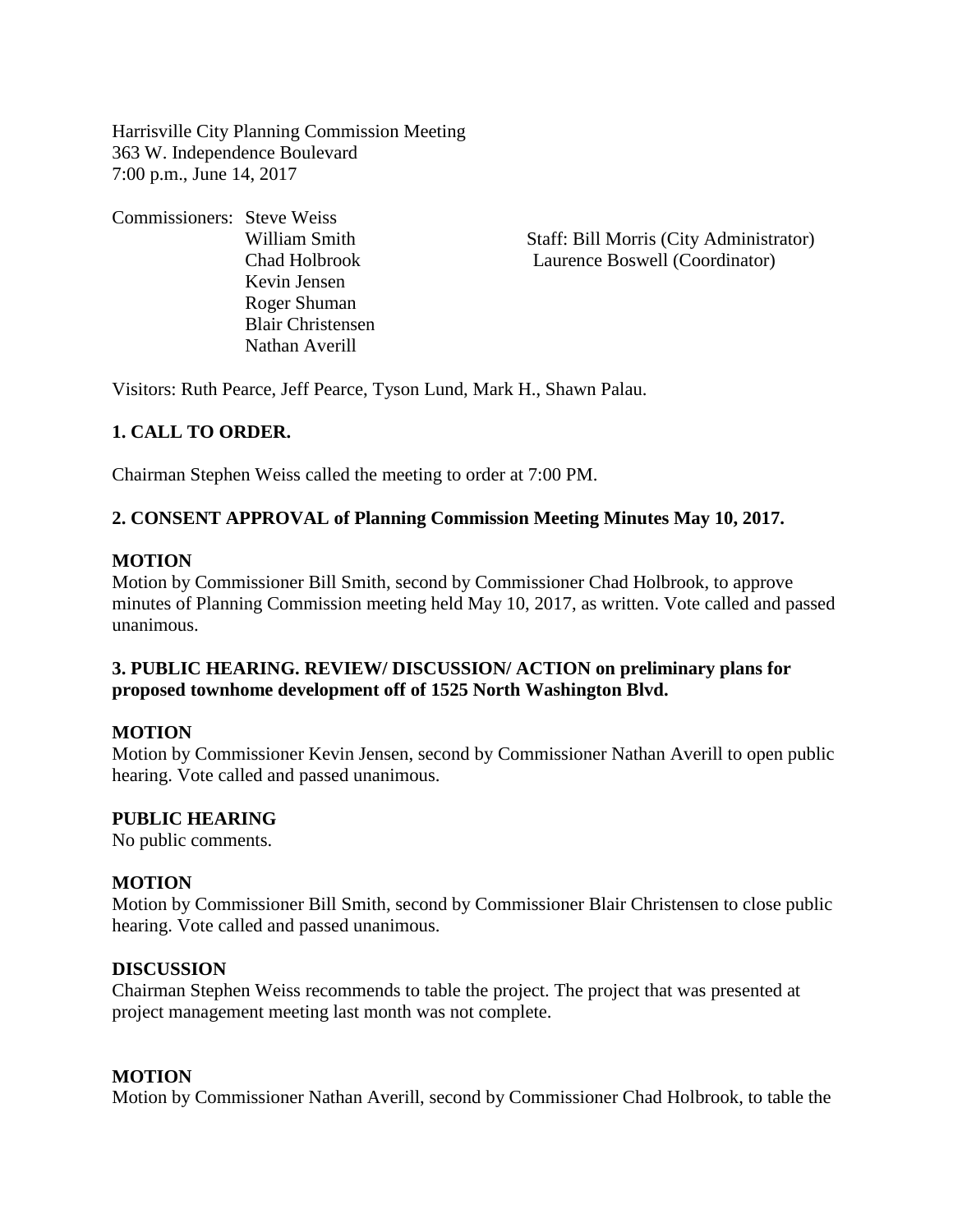preliminary plans for proposed townhome development off of 1525 North Washington Blvd. Vote called and passed unanimously.

### **4. PUBLIC HEARING. REVIEW/DISCUSSION/ACTION on Ordinance No. 492 - Construction Codes and Standards Amendment.**

# **MOTION**

Motion by Commissioner Roger Shuman, second by Commissioner Kevin Jensen to open public hearing. Vote called and passed unanimous.

# **PUBLIC HEARING**

No public comments.

# **MOTION**

Motion by Commissioner Roger Shuman, second by Commissioner Blair Christensen to close public hearing. Vote called and passed unanimous.

# **DISCUSSION**

Commissioner Kevin Jensen asks if the Ordinance No. 492 is an amendment or a new ordinance. Laurence Boswell responds stating that the document is an amendment to a previous building code ordinance. Commissioners are not sure what specifically changed in the existing ordinance. They would like to see an outline of each change from the original ordinance and a reason for the amendment process. Chairman Stephen Weiss suggests to table the ordinance until more information is available.

# **MOTION**

Motion by Commissioner Kevin Jensen, second by Commissioner Chad Holbrook, to table Ordinance No. 492 – Construction Codes and Standards Amendment. Vote called and passed unanimous.

# **5. REVIEW/DISCUSSION/ACTION on final site plan application for Aloha Behavioral Consultants.**

# **DISCUSSION**

Chairman Stephen Weiss asks for a representative of Aloha Behavioral to come to the stand. Mark Hilles approaches the stand, representing the architecture firm for Aloha Behavioral Consultants. Mark explains that they are adding a 1,000 square footprint and a level above the existing Aloha Behavioral building. Great basin originally designed the structure and site; Mark's intentions are to follow the same parking arrangement, drainage, etc. that has already been approved in previous years. Mark mentions that he will be adding some landscaping. Commissioner Kevin Jensen seeks clarification by asking if the business is already located on site and that Mark's intention is just to expand on top of the existing structure. Mark affirms that they are adding onto the existing structure. Chairman Stephen Weiss asks if Aloha will remove the parking stall over the storm drain, as mentioned in the engineer's memo. Mark affirms that they will follow the engineer's memo.

# **MOTION**

Motion by Commissioner Kevin Jensen, second by Commissioner Blair Christensen seconds, to approve final site plan application for Aloha Behavioral Consultants with all the